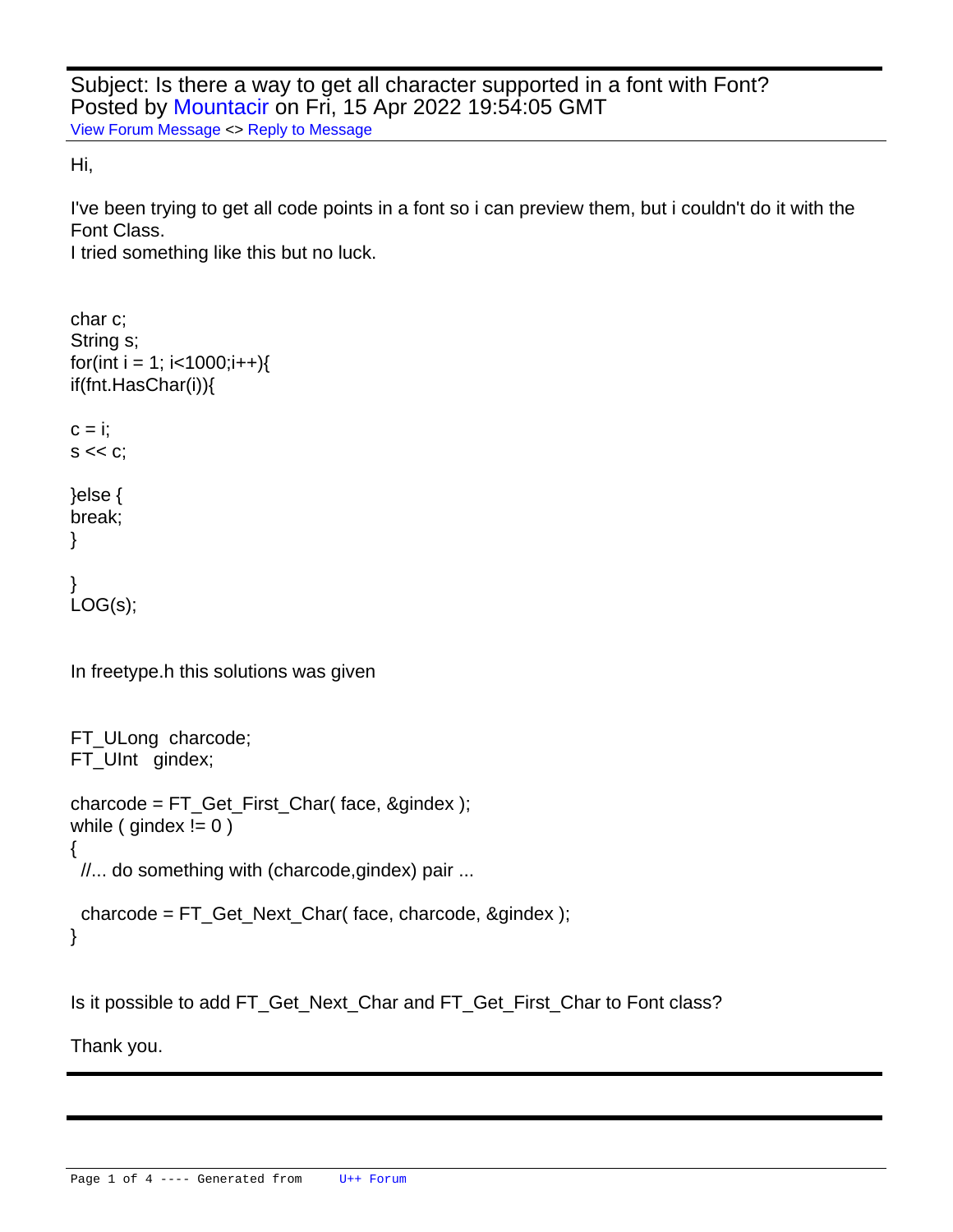Hi,

I found a solution in Ultimatepp's github (uppbox), and i made a simple Char Map with it (Package attached). (I hade to upgrade from 16098 to latest) Fonts like ms serif (raster typeface) don't work.

File Attachments

1) [CharMap.zip,](https://www.ultimatepp.org/forums/index.php?t=getfile&id=6585) downloaded 23 times

Subject: Re: Is there a way to get all character supported in a font with Font? Posted by [Mountacir](https://www.ultimatepp.org/forums/index.php?t=usrinfo&id=34745) on Tue, 19 Apr 2022 23:15:39 GMT [View Forum Message](https://www.ultimatepp.org/forums/index.php?t=rview&th=11791&goto=58317#msg_58317) <> [Reply to Message](https://www.ultimatepp.org/forums/index.php?t=post&reply_to=58317)

Added this

 if(char\_list.GetCount()<=0){ return; }

File Attachments 1) [CharMap2.zip](https://www.ultimatepp.org/forums/index.php?t=getfile&id=6587), downloaded 20 times

Subject: Re: Is there a way to get all character supported in a font with Font? Posted by [deep](https://www.ultimatepp.org/forums/index.php?t=usrinfo&id=1190) on Wed, 20 Apr 2022 14:49:08 GMT [View Forum Message](https://www.ultimatepp.org/forums/index.php?t=rview&th=11791&goto=58319#msg_58319) <> [Reply to Message](https://www.ultimatepp.org/forums/index.php?t=post&reply_to=58319)

I was checking your CharMap code.

In Indian Unicode scripts there is Extended char set. Which Unicode values are beyond 0xFFFF.

I am enclosing one font from Noto ttf. This has Glyphs from many langs.

Extended chars from 0x10000 to 0x10663

Can you give some hints on how to display Extended chars.

## File Attachments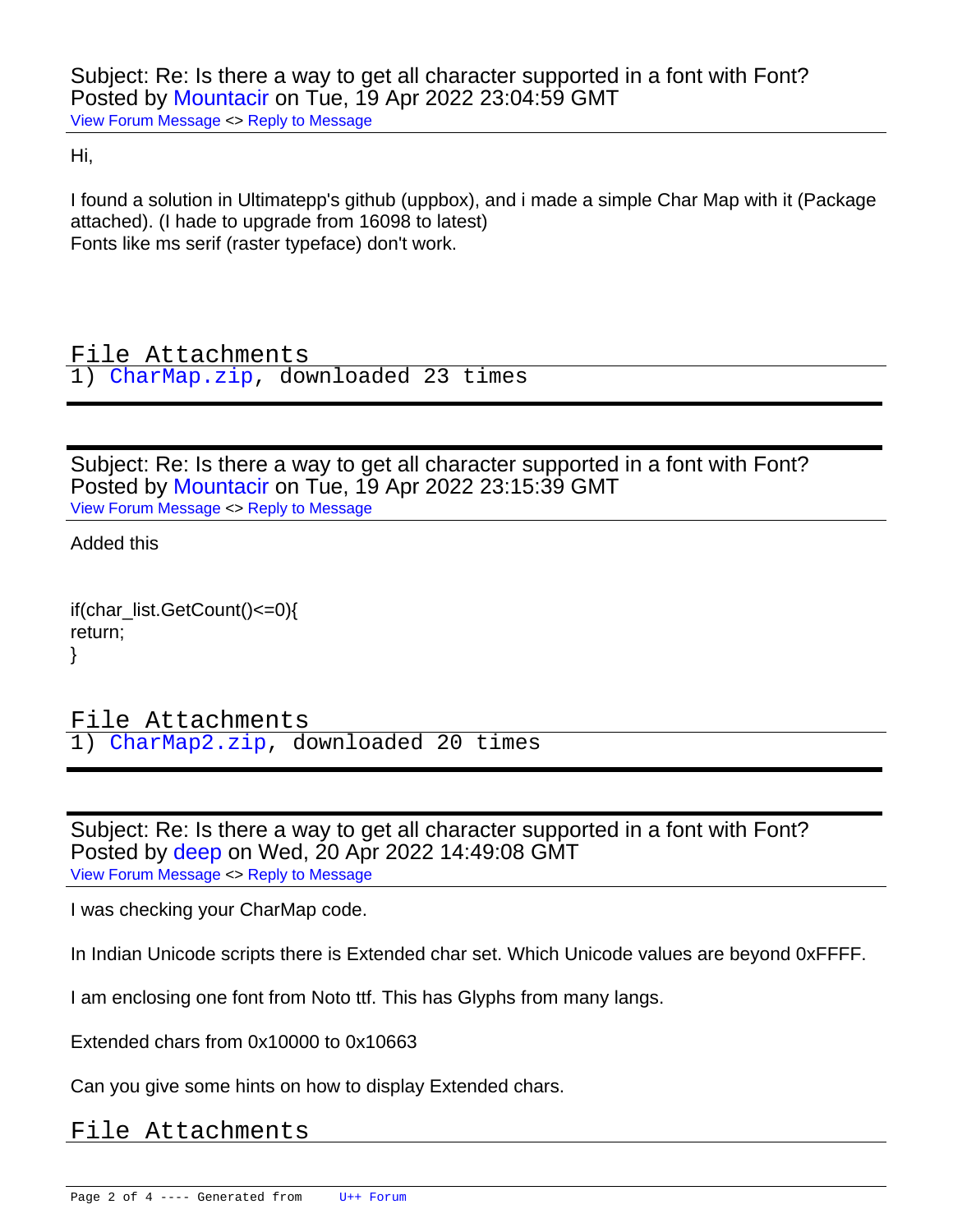2) [NotoSans-Regular.ttf,](https://www.ultimatepp.org/forums/index.php?t=getfile&id=6589) downloaded 17 times

Subject: Re: Is there a way to get all character supported in a font with Font? Posted by [Mountacir](https://www.ultimatepp.org/forums/index.php?t=usrinfo&id=34745) on Wed, 20 Apr 2022 22:13:46 GMT [View Forum Message](https://www.ultimatepp.org/forums/index.php?t=rview&th=11791&goto=58322#msg_58322) <> [Reply to Message](https://www.ultimatepp.org/forums/index.php?t=post&reply_to=58322)

## Hi deep,

The solution I used in my code "TypeReader.cpp/h" is from Uppbox (Emoji example), I shamelessly copied it as it is and still learning how it works.

As for the font you attached, I tried it with multiple CharMap viewers on Windows and online, it doesn't seem to go beyond 0xFFFF. But using Photoshop's Glyphs viewer i noticed that it shows Glyphs beyond 0xFFFF, but they don't have a Unicode or a name just a GID (GlyphID?) number. So I think a solution to preview non-Unicode glyphs is needed. I also tried to loop over 0x10000 to 0x10663, but all characters got replaced.

In the other hand "NotoSansEgyptianHieroglyphs-Regular.ttf" does go beyond 0xFFFF:

## File Attachments 1) [egy.png](https://www.ultimatepp.org/forums/index.php?t=getfile&id=6590), downloaded 88 times

Subject: Re: Is there a way to get all character supported in a font with Font? Posted by [mirek](https://www.ultimatepp.org/forums/index.php?t=usrinfo&id=3) on Wed, 18 May 2022 08:44:31 GMT [View Forum Message](https://www.ultimatepp.org/forums/index.php?t=rview&th=11791&goto=58411#msg_58411) <> [Reply to Message](https://www.ultimatepp.org/forums/index.php?t=post&reply_to=58411)

[quote title=Mountacir wrote on Fri, 15 April 2022 21:54]Hi,

I've been trying to get all code points in a font so i can preview them, but i couldn't do it with the Font Class.

I tried something like this but no luck.

```
char c;
String s;
for(int i = 1; i < 1000;i++\}{
	if(fnt.HasChar(i)){
```
 $c = i$ :  $S \ll C$ ;

 }else {